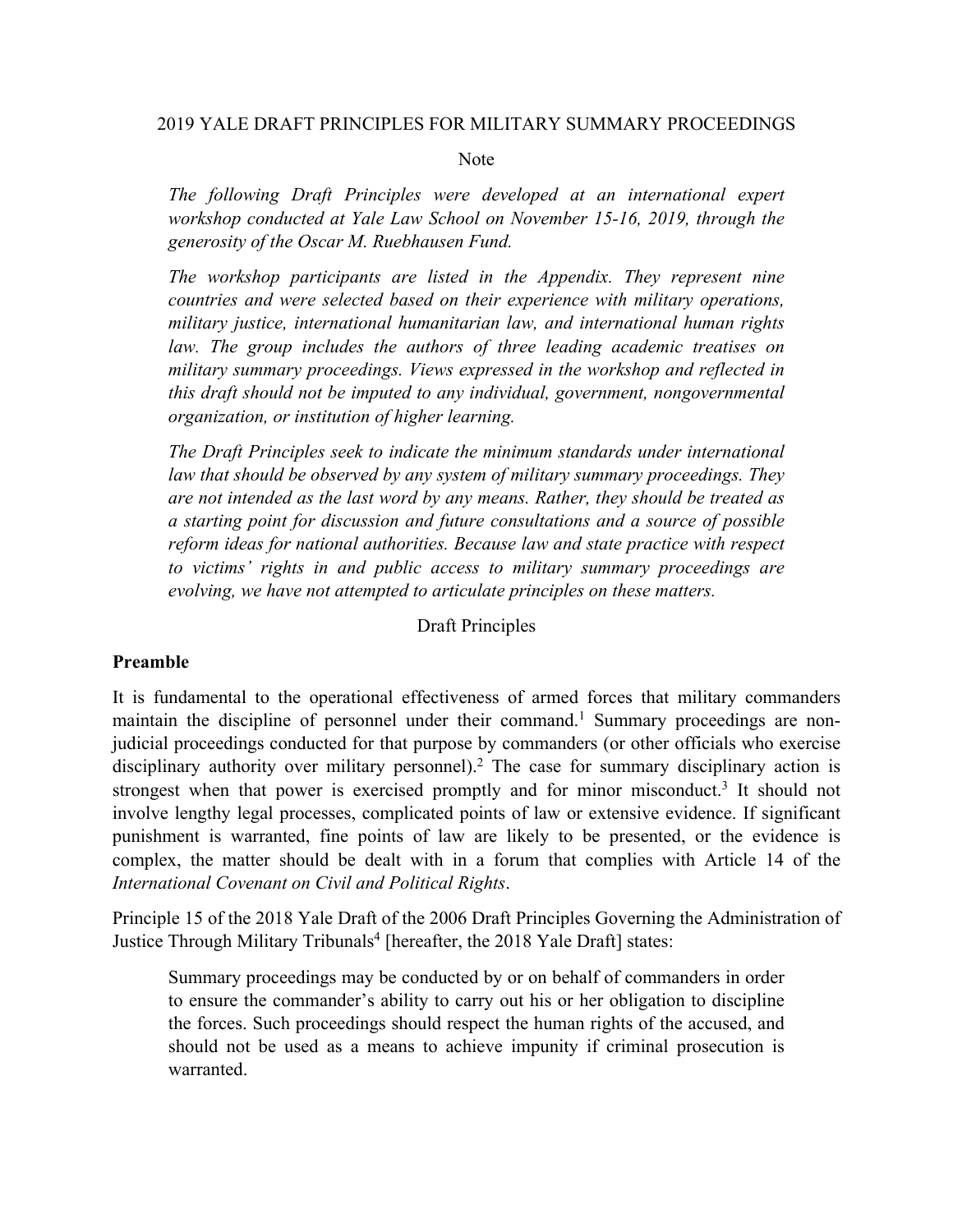The principles that follow are intended to provide guidance on the proper scope of, and limitations on, the use of summary proceedings to maintain discipline in armed forces. They identify fundamental characteristics of fair proceedings. States may confer additional or more generous protections in accordance with national law, customs, and traditions.

# **Principle 1**

Military summary proceedings may be used only to the extent authorized by national law and governing international human rights instruments.5

# **Principle 2**

Principle 6 of the 2018 Yale Draft reads:

Military courts have no jurisdiction to try civilians except where there are very exceptional circumstances and compelling reasons based on a clear and foreseeable legal basis, made as a matter of record, justifying such a military trial. Those circumstances only exist, where: (a) Such a trial is explicitly permitted or required by international humanitarian law; (b) The civilian is serving with or accompanying a force deployed outside the territory of the sending State and there is no appropriate civilian court available; or (c) The civilian who is no longer subject to military law is to be tried in respect of an offence allegedly committed while he or she was serving as a uniformed member of the armed forces or he or she was a civilian subject to military law under paragraph (b).

Principle 6 of the 2018 Yale Draft applies *mutatis mutandis* to summary proceedings. In the case of persons other than military personnel on active duty, summary proceedings should be employed only if essential to the maintenance of unit discipline.

# **Principle 3**

A commander may not deal summarily with a charge if he or she has an interest other than official in the matter.

# **Principle 4**

The State shall define by law which offences are subject to summary proceedings, the applicable penalties, and periods of limitation. 6

# **Principle 5**

A commander may not impose any punishment that is cruel, unusual, inhuman, degrading, or disproportionate. Periods of detention should be of relatively limited duration, reflecting the fact that summary proceedings are designed for the adjudication of minor offences.7

# **Principle 6**

A person who would not be held criminally responsible or competent to stand trial on the grounds of mental impairment shall not be dealt with summarily.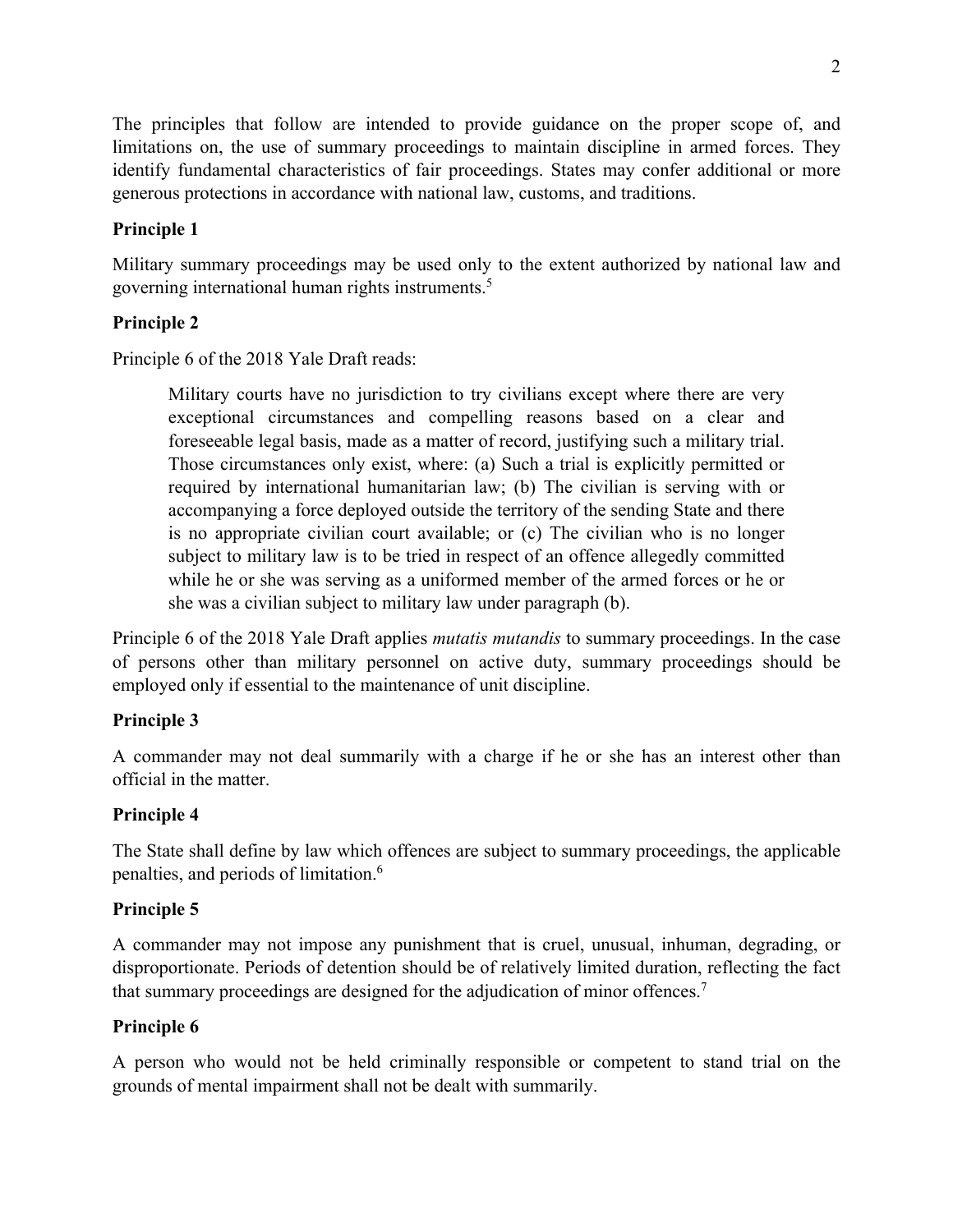### **Principle 7**

Principle 8 of the 2018 Yale Draft reads:

Strict respect for the guarantees provided in the Convention on the Rights of the Child, the United Nations Standard Minimum Rules for the Administration of Juvenile Justice (Beijing Rules) and the International Covenant on Civil and Political Rights should govern the prosecution and punishment of minors, who fall within the category of vulnerable persons. $8$ 

Principle 8 of the 2018 Yale Draft applies *mutatis mutandis* to summary proceedings.

### **Principle 8**

Before a commander may impose a true penal consequence, <sup>9</sup> such as deprivation of liberty or substantial financial penalty, the accused in a summary proceeding must be afforded an opportunity to make a knowing, voluntary, and intelligent waiver of the right to trial in a court that complies with Article 14 of the *International Covenant on Civil and Political Rights* and any applicable regional human rights instrument. For the purposes of this principle, a deprivation of liberty includes military detention.

### **Principle 9**

The accused shall be presumed innocent in summary proceedings.<sup>10</sup>

#### **Principle 10**

The presumption of innocence may be rebutted by a preponderance of the evidence or such higher standard of proof as national law prescribes. Depending upon the potential consequences of summary proceedings, States should consider adoption of proof beyond a reasonable doubt as the governing standard.

### **Principle 11**

The accused shall have the following minimum procedural rights: $11$ 

- (a) to be informed of the charge promptly, in detail and in writing in a language that the accused understands; $^{12}$
- (b) to have adequate time and facilities for the preparation of his or her defence;<sup>13</sup>
- (c) to have the charge heard and determined without undue delay;<sup>14</sup>
- (d) to be present during the proceedings, to defend himself or herself in person, and if he or she wishes, to be accompanied by a spokesperson provided for or arranged by the accused; <sup>15</sup>
- (e) to examine, or to have examined, the witnesses for and against the accused and to receive access to or disclosure of the evidence against the accused;<sup>16</sup>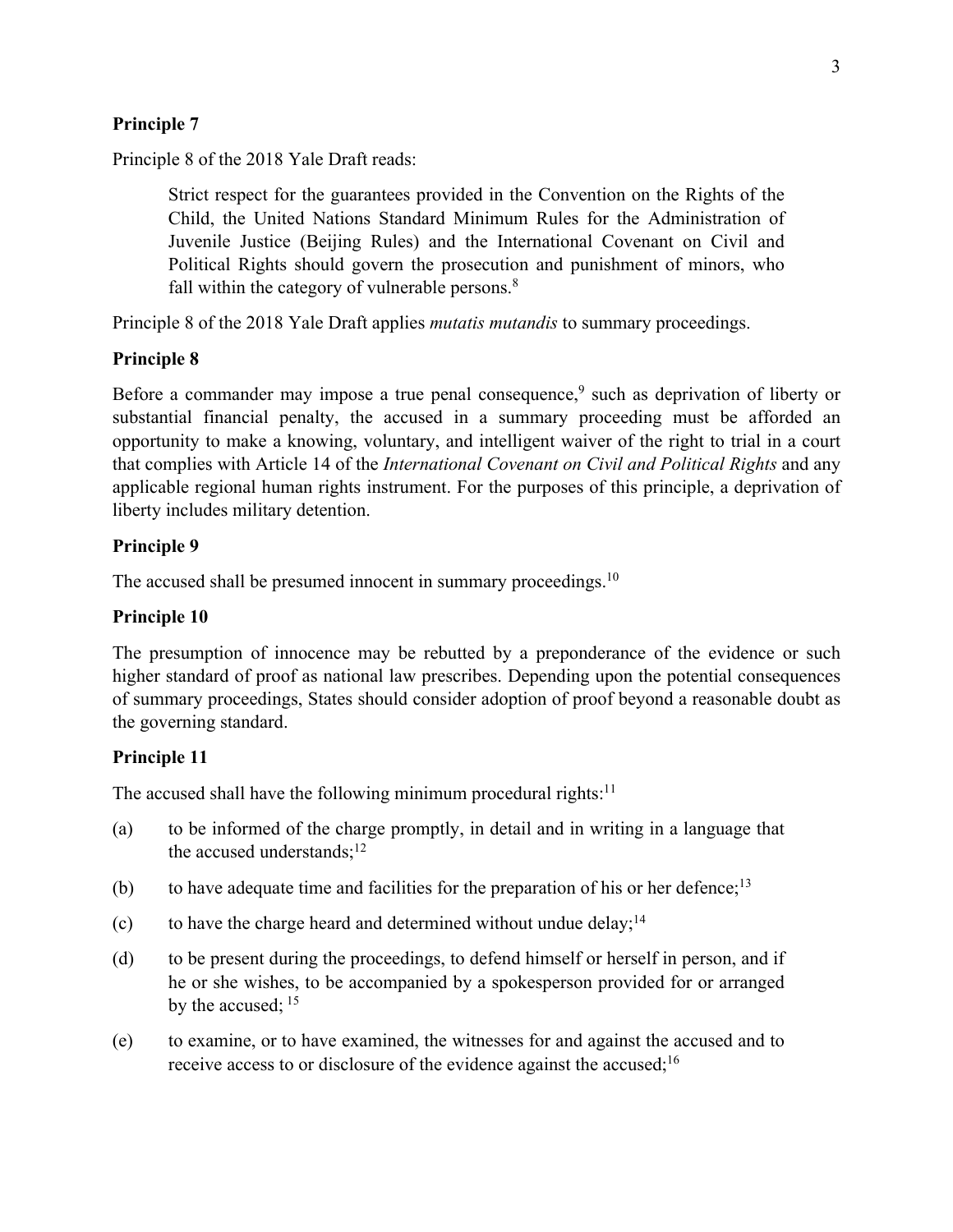- (f) to be provided the assistance of an interpreter if the accused cannot understand or speak the language used in the proceedings;<sup>17</sup>
- (g) not to be compelled to testify against himself or herself or to admit responsibility;18 and
- (h) to be given promptly the commander's written decision, associated documents, and information concerning rights of appeal or review.<sup>19</sup>

# **Principle 12**

A State may apply simplified rules of evidence to summary proceedings. <sup>20</sup>

# **Principle 13**

To the extent practicable, the accused shall have the right to consult a lawyer in respect of a charge that is to be dealt with summarily, whether or not national law permits legal representation in the hearing.<sup>21</sup>

## **Principle 14**

Summary proceedings resulting in the imposition of a punishment shall be subject to appeal or review by a tribunal or higher military authority in a fair process prescribed by national law.<sup>22</sup> Nothing in this principle affects the right of a member of the armed forces to seek judicial review of a decision by a military authority to the extent permitted by national law.

## **Principle 15**

Unless a summary proceeding has been overturned on appeal or review, the same offence may not be the subject of a further summary proceeding.<sup>23</sup> Ordinarily, an offence disposed of summarily should not be the subject of subsequent criminal proceedings.

## **Principle 16**

Summary proceedings shall not be deemed criminal proceedings for the purpose of recidivism statutes, sexual offender reporting requirements, or the loss of civil rights or social benefits.

## **Principle 17**

Because summary proceedings are likely to be conducted by commanders without legal qualifications, States should ensure that those commanders are trained in the applicable laws and regulations.

## **Principle 18**

States should exercise ongoing oversight of their summary proceedings to maintain discipline and to foster public and service confidence therein.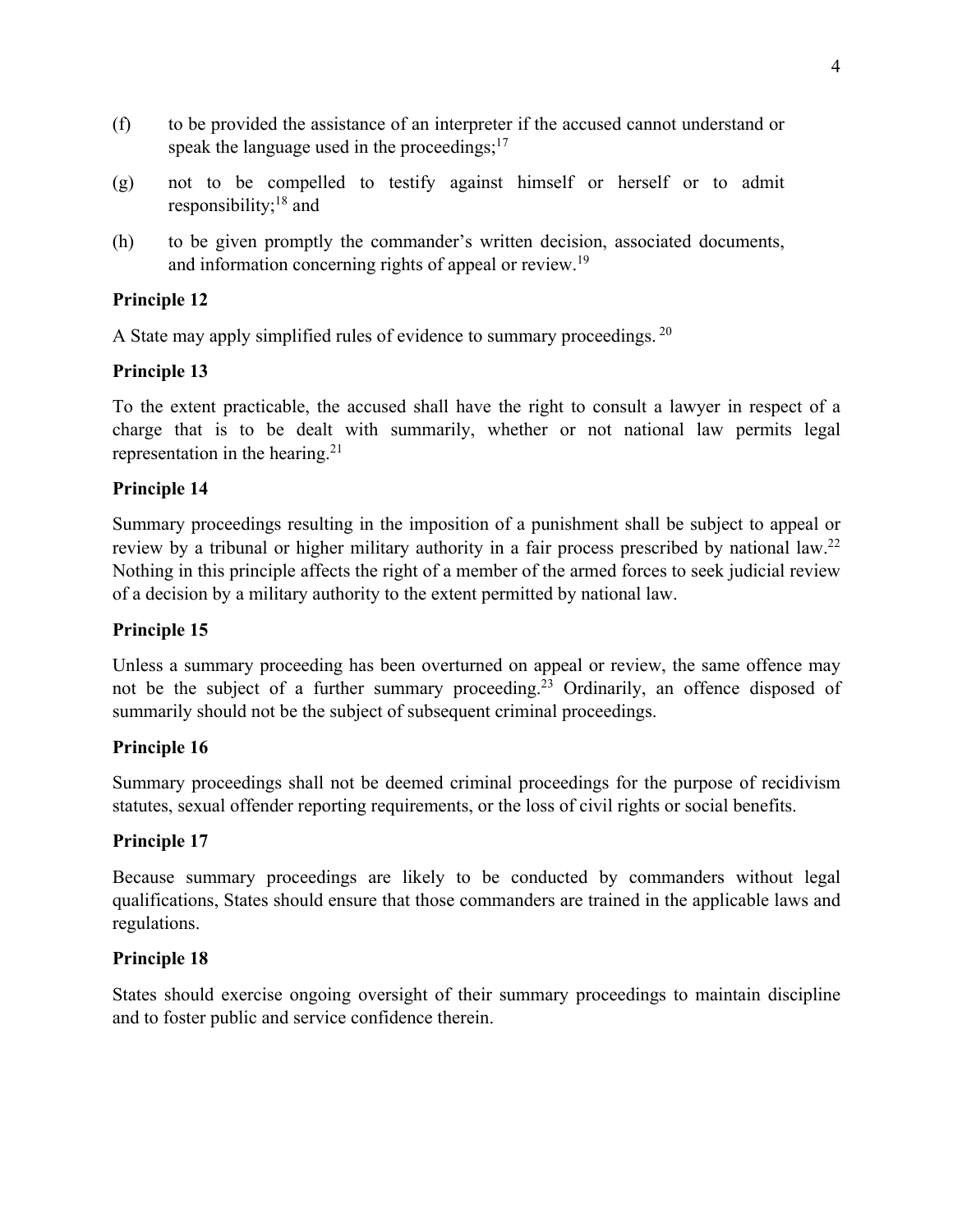#### Workshop Staff and Participants

- Preston Lim, research assistant
- Pilar Brito, research assistant
- Tomo Takaki, research assistant
- Eugene R. Fidell, moderator (United States)
- Professor Christina Cerna (United States)
- Professor John Devereux (Australia)
- Professor (Colonel) Michel W. Drapeau (Ret.) (Canada)
- Commander Christopher Griggs, RNZNR (New Zealand)
- Major Bas van Hoek (Netherlands)
- Lieutenant-Commander Pascal Lévesque, Ph.D. (Ret.) (Canada)
- Ronald Meister, Esq. (United States of America)
- Lieutenant-Colonel Franklin D. Rosenblatt, USA (Ret.) (United States)
- Major Navdeep Singh (Ret.) (India)
- Generalauditør Lars Stevnsborg (Denmark)
- Colonel Dwight H. Sullivan, USMCR (Ret.) (United States)
- Professor (Captain) Aifheli E. Tshivhase (South Africa)
- Professor (Lieutenant Colonel) Rachel E. VanLandingham, USAF (Ret.) (United States)
- Commodore Rob Wood, RN (United Kingdom)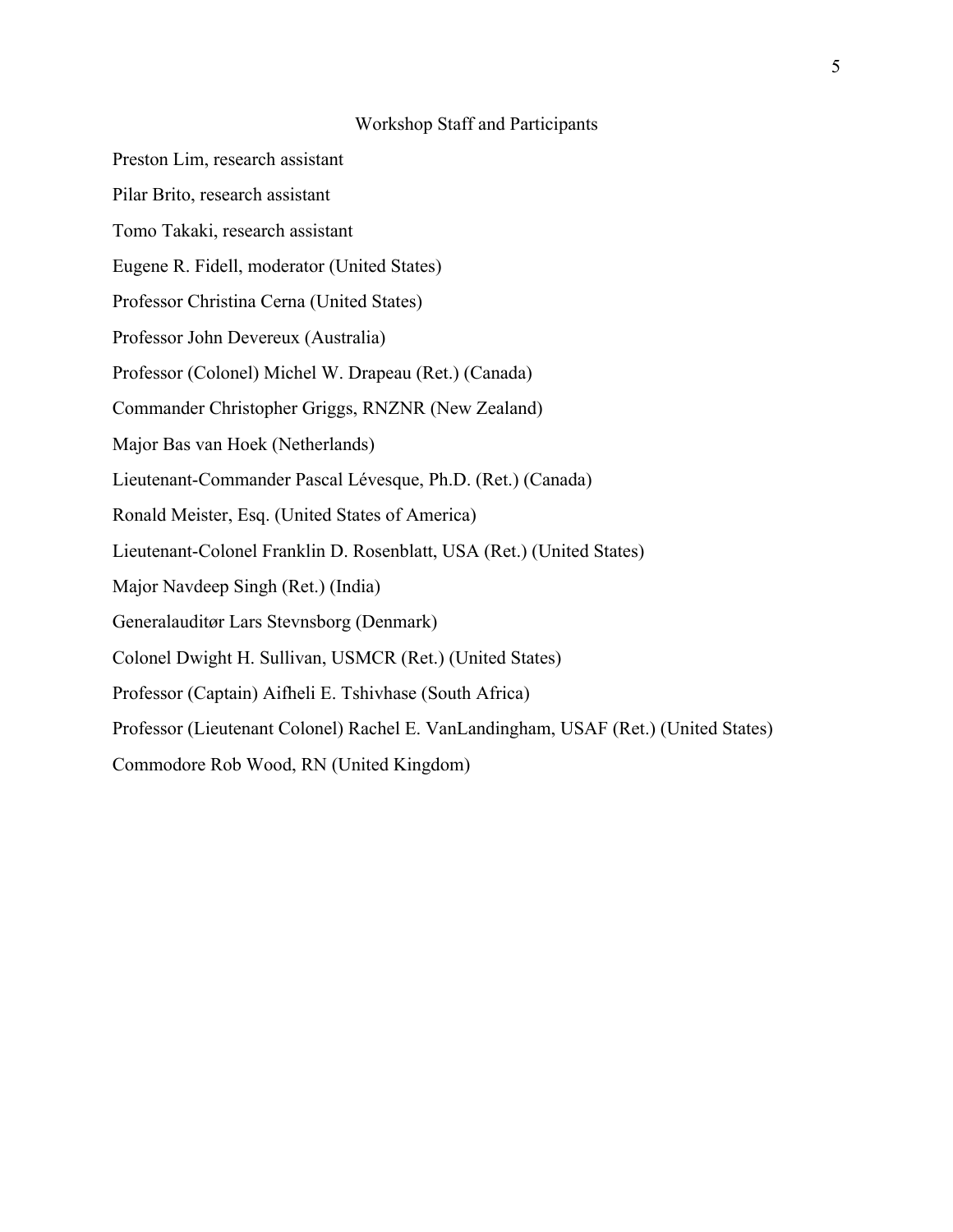<sup>2</sup> See, for example, article R4137-10 of France, Code de la défense; sections 27 and 28, Germany, Wehrdiziplinarordnung (WDO); article 108.10 of Canada, Queen's Regulations and Orders for the Canadian Forces (Canadian QR&O); article 6 of volume 1, chapter 9, United Kingdom, Manual of Service Law (British MSL); subsection 163(4), Canada, National Defence Act; chapter 7 section 1, New Zealand, DM 69 (2 ed) Volume 1 Commander's Handbook on Military Law (New Zealand manual); article 15 of the Uniform Code of Military Justice, 10 U.S.C. § 815.

<sup>3</sup> For a discussion of "minor offenses," see part V, para 1.e, Manual for Courts-Martial, United States (MCM); article 108.02, Canadian QR&O.

<sup>4</sup> Yale Law School, Decaux Principles Workshop, Principles Governing the Administration of Justice Through Military Tribunals (2006, 2018 rev.), available at https://www.court-martialucmj.com/files/2018/06/The-Yale-Draft.pdf.

<sup>5</sup> See 1-2, "The effect of international law on armed service," Canada, Military Justice at the Summary Trial Level.

<sup>6</sup> See, for example, 3-5, Canada, Military Justice at the Summary Trial Level; article 108.07. Canadian QR&O; annex Q to volume 1 chapter 9, British MSL; chapter 4 section 3, New Zealand manual; articles 20-40, Netherlands, Code of Military Discipline (Dutch CMD); articles 4-6, 19, Denmark, Military Disciplinary Act (Danish MDA).

 $<sup>7</sup>$  In Engel v. The Netherlands (1976) 1 EHRR 647, the Court remarked: "In this connection, it is</sup> first necessary to know whether the provision(s) defining the offence charged belong, according to the legal system of the respondent State, to criminal law, disciplinary law or both concurrently. This however provides no more than a starting point.[…] The very nature of the offence is a factor of greater import.[…] [A]lso take into consideration the degree of severity of the penalty that the person concerned risks incurring." (§82)

<sup>8</sup> See article 7 (para 2(b)) of the International Covenant on Civil and Political Rights (ICCPR).

 $9 \text{ In } R$ , v. Wigglesworth (1987) 2 SCR 541, 559 (Can.), the court explained that a "true penal consequence which would attract the application of s. 11 is imprisonment or a fine which by its magnitude would appear to be imposed for the purpose of redressing the wrong done to society at large rather than to the maintenance of internal discipline within the limited sphere of activity." The European Court of Human Rights has also elaborated on the concept of true penal consequences. In Engel v. The Netherlands (1976) 1 EHRR 647, it applied a two-fold test; the first prong focuses on whether the offence charged belongs to criminal law, disciplinary law, or both. The second takes into consideration the severity of the penalty, including the maximum potential penalty. In Bell v. United Kingdom (2007) 45 EHRR 24, the court considered a sentence of detention for 28 days to be a serious enough to render the charge against the accused to be of a criminal nature.

<sup>&</sup>lt;sup>1</sup> See article D4137-1, France, Code de la défense.